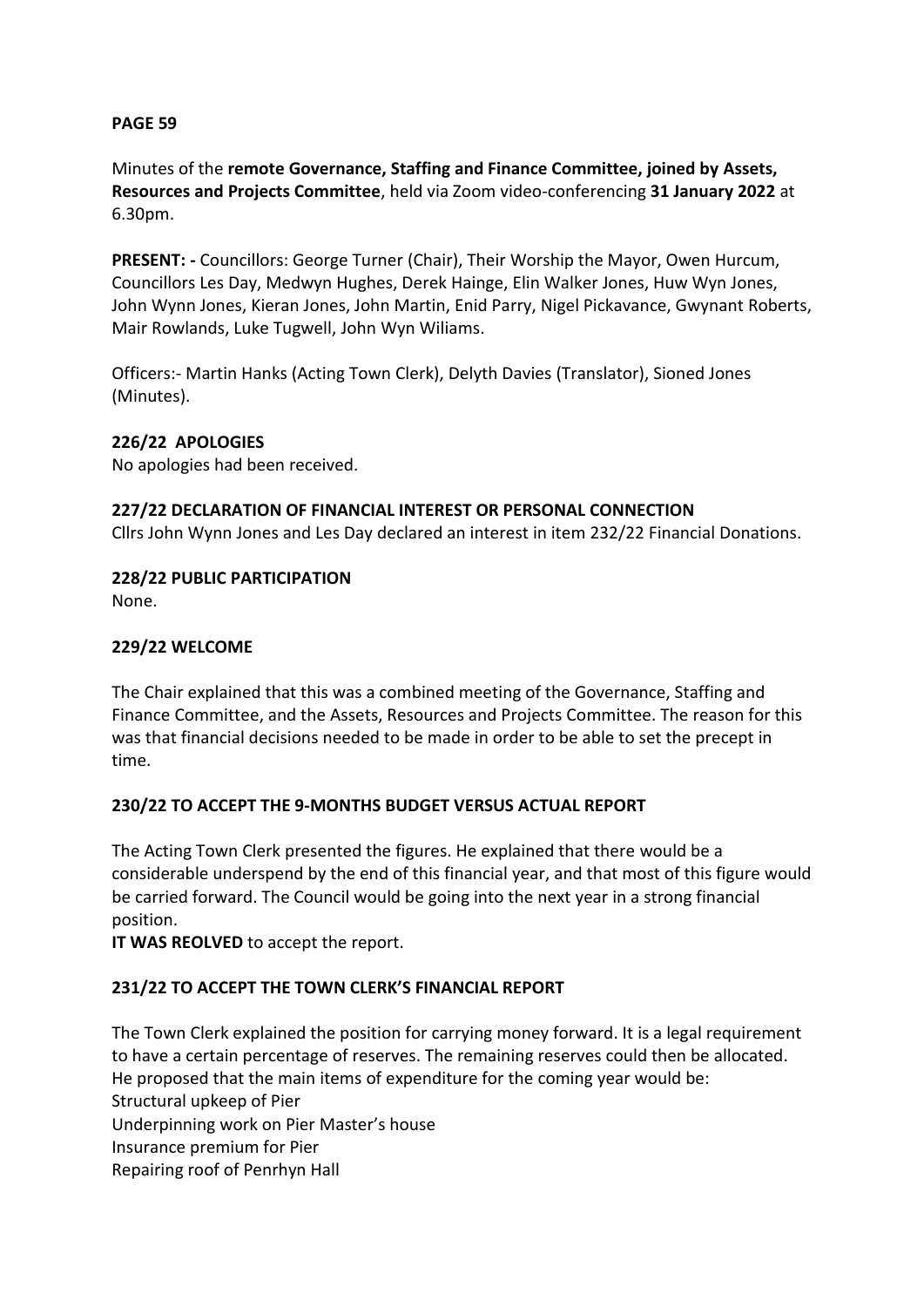May elections (this could be significantly reduced if there are seats being contested for Gwynedd Council at the same time).

In addition to these, he proposed the following:

More events and promotions (if pandemic situation keeps improving)

More training for Councillors, new and existing. This would eventually become essential with new legislation stating that Councils could apply for a "Certificate of Competency" thus giving them more powers.

Substantial annual investment in open spaces – more grass cutting, flowers, etc. Christmas trees and lights, public footpaths, maintenance of play equipment.

Members expressed their thanks to the Acting Town Clerk for his hard work on the budget, which they believed to be an excellent and positive one. The Project Manager was also thanked for working alongside the Town Clerk.

**IT WAS RESOLVED** to accept the Town Clerk's Financial Report.

# **232/22 TO AGREE INCOME AND EXPENDITURE ESTIMATES FOR 2022 – 2023**

**IT WAS RESOLVED** to approve the estimates.

### **233/22 TO APPROVE THE 2022 – 2023 PRECEPT**

Following the discussions above, the precept was approved.

# **233/22 TO RECEIVE APPLICATIONS FOR FINANCIAL DONATIONS**

Cllr John Wynn Jones expressed an interest in this item (Papur Goriad), also Cllr Les Day (Bangor Civic Society). Applications had been received from the following:

Maes Tryfan Community Group Bangor Civic Society Papur Goriad Eisteddfod yr Urdd

#### **IT WAS RESOLVED**

- i) to ask the Town Clerk to draw up guidelines for the awarding of donations
- ii) until then, to give £250 each to the 3 local charities (Maes Tryfan, Bangor Civic Society and Papur Goriad) and £75 to the Urdd Eisteddfod.

# **234/22 TO DISCUSS FUTURE OF PLAY AREA**

The new restaurant by the Pier will be opening at the end of March so a decision was required about the play area outside it. The equipment has fallen into disrepair, however, the general feeling was that members would be sorry to see a play area disappearing from the site. It was felt that the whole site needs careful consideration. Following a discussion, it was suggested that the Council employs a landscape architect to draw up plans for the area.